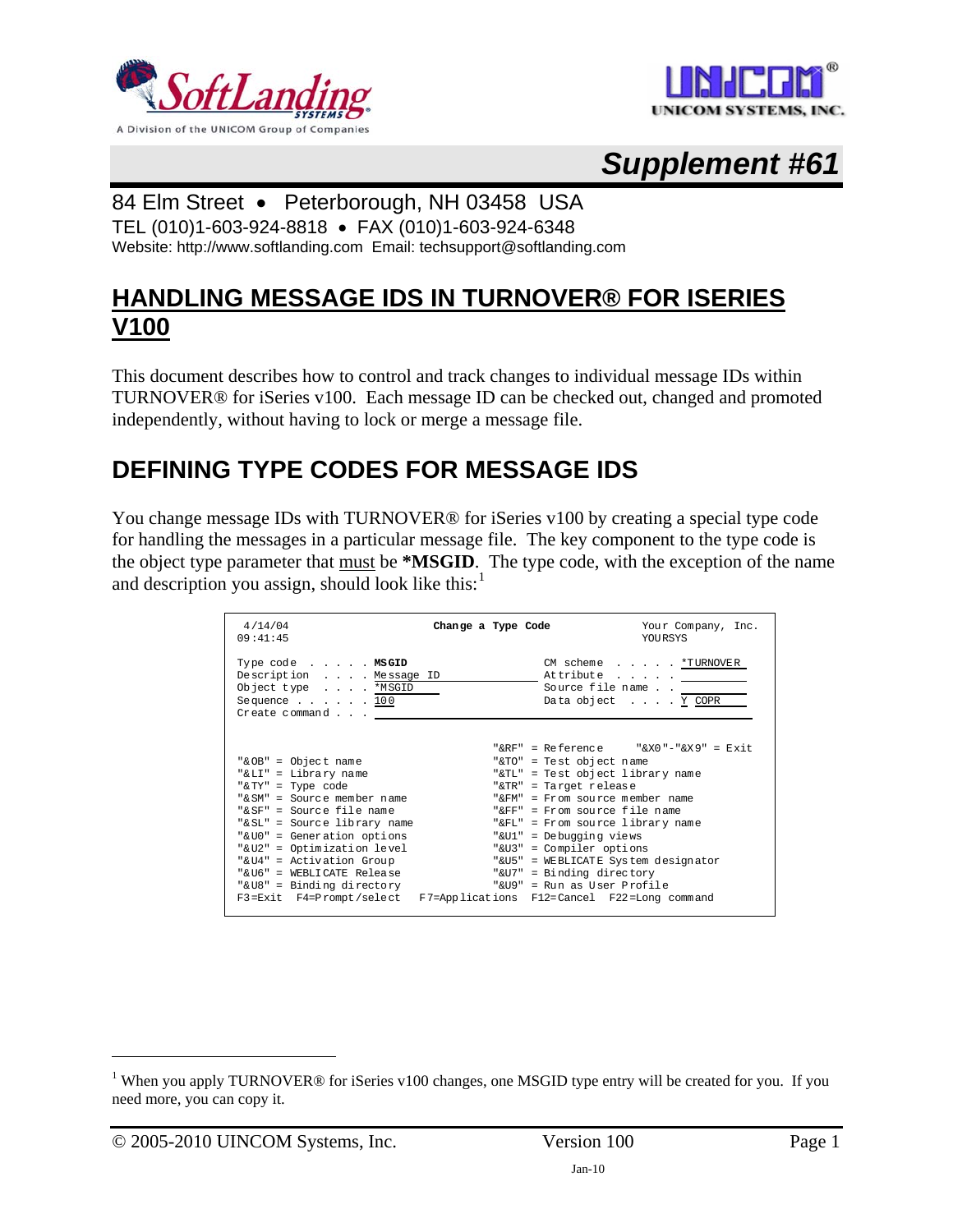You can use the same type code to control different message files in different applications, but if you need to manage more than one message file within a single application, you'll need a unique type code for each message file. We recommend that you set the sequence value for your message ID to a value that will place it on forms before any object types that may use it for compiling (such as CMDs, DSPFs, and PRTFs). Fill out the rest of the fields as shown above.

## **ASSIGNING A MESSAGE ID TYPE CODE TO YOUR APPLICATION**

After adding the type code to the list of valid type codes for your application, you need to maintain that application type code to specify the message file where TURNOVER® for iSeries v100 should look for the message IDs. This should look like the following panel:

| 4/14/04<br>MSGID Defaults<br>10:23:56<br>Application: TO Rel: 3 Ver: 2 Lev: 2 | Your Company, Inc.<br>SYSTEM: YOURSYS              |
|-------------------------------------------------------------------------------|----------------------------------------------------|
| Type choices and press Enter.                                                 |                                                    |
| From message file TMSGF<br>Name<br>Library SOFTTURNQA Name, *PGMR             | Field Attributes<br>R=Restrict, L=Lock<br>T.<br>T. |
| Target message file TMSGF<br>Name<br>Library SOFTTURNE Name                   | $\mathbb{R}$<br>R                                  |
| Delete from message ID Y<br>Y, N<br>Distribute N<br>Y, N                      | R                                                  |
| $F3 = Exit$ $F12 = Cance1$                                                    |                                                    |

On this panel, you define the *From* and *Target message files* for message IDs that are promoted on forms for this level of the application. You can also specify whether you want to remove message IDs from the *From message file* as they are promoted, and whether you want them to distribute message IDs on forms intended for distribution.

Once these IDs are defined to your application, you are ready to check out and promote message IDs.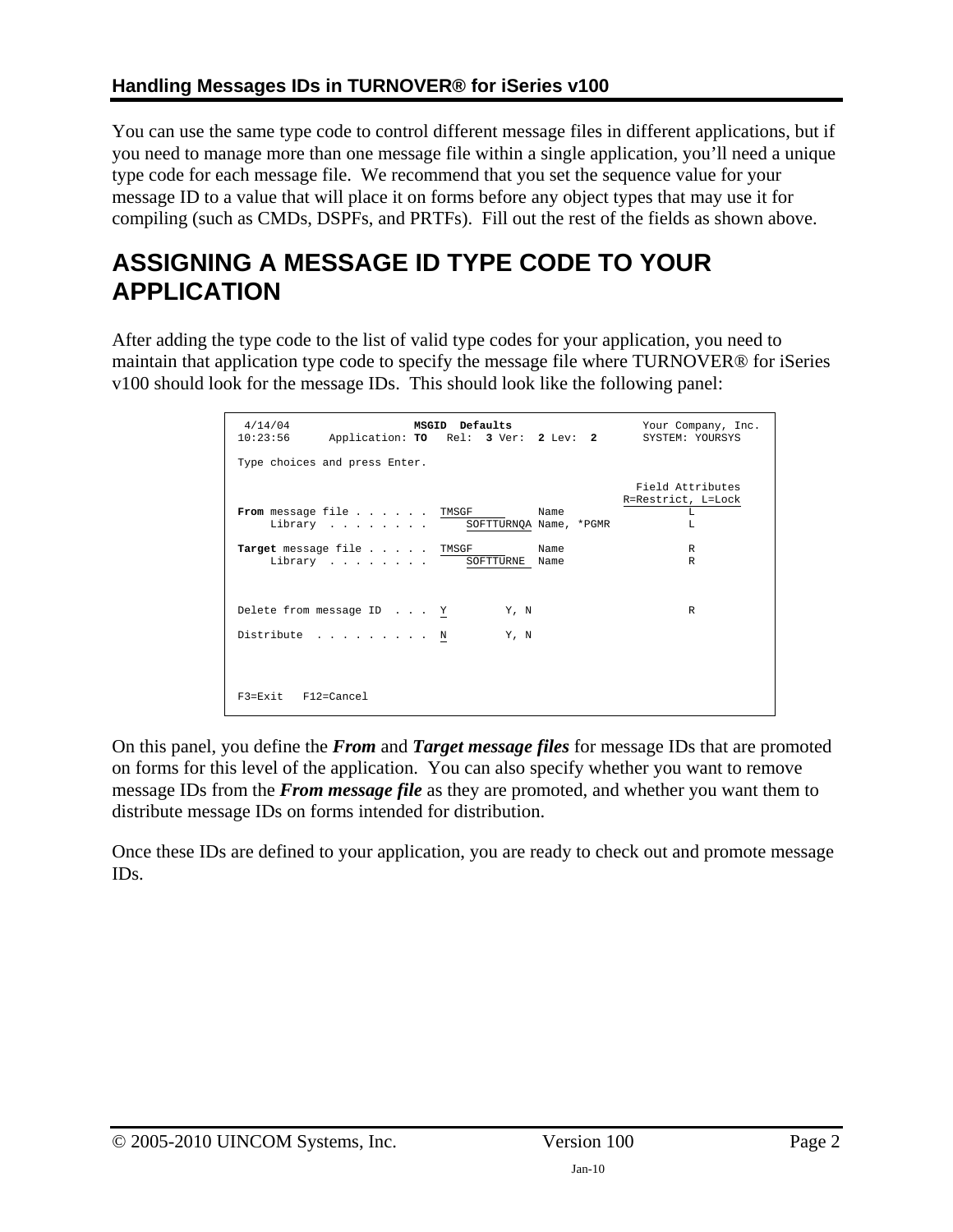### **CHECKING OUT MESSAGE IDS**

The Checkout Message ID (**CHKOUTMSG**) command lets you check out individual message IDs from a message file. When you enter the command, you can specify an individual message ID, or **\*SELECT** to build a list. If you specify one ID, TURNOVER® for iSeries v100 either checks out or reserves the ID, (provided it isn't already checked out or reserved), and tries to copy the message ID into your development message file. If the message file does not exist, TURNOVER® for iSeries v100 creates it first.

|                                                                                 | Checkout Message ID (CHKOUTMSG)                                                                                |
|---------------------------------------------------------------------------------|----------------------------------------------------------------------------------------------------------------|
| Type choices, press Enter.                                                      |                                                                                                                |
| Message ID *SELECT<br>Type code $\ldots$<br>Application<br>Release<br>Reference | Message ID, *SELECT<br>MSGID, MSGID2, MSGWI<br>Character value<br>Number<br>Number<br>Character value, *SELECT |
| F13=How to use this display F24=More keys                                       | <b>Bottom</b><br>F3=Exit F4=Prompt F5=Refresh F10=Additional parameters F12=Cancel                             |

If you choose to select from a list of message IDs, you'll see the following panel:

| 4/28/94<br>12:02:00                                                                                                          | Checkout Message IDs<br>Message file: MPMSGF                                                                                                                                                                                                                                                                                                                                                                                                                                                                                                                                                    | Library: PRODMP |
|------------------------------------------------------------------------------------------------------------------------------|-------------------------------------------------------------------------------------------------------------------------------------------------------------------------------------------------------------------------------------------------------------------------------------------------------------------------------------------------------------------------------------------------------------------------------------------------------------------------------------------------------------------------------------------------------------------------------------------------|-----------------|
|                                                                                                                              | Position to Msq ID                                                                                                                                                                                                                                                                                                                                                                                                                                                                                                                                                                              |                 |
|                                                                                                                              | 1=Checkout 5=Display Message Description                                                                                                                                                                                                                                                                                                                                                                                                                                                                                                                                                        |                 |
|                                                                                                                              | Chk                                                                                                                                                                                                                                                                                                                                                                                                                                                                                                                                                                                             |                 |
| Msg ID                                                                                                                       | Description<br>Out                                                                                                                                                                                                                                                                                                                                                                                                                                                                                                                                                                              | To Pgmr         |
| LAN0001<br>LAN0002<br>LAN0003<br>LAN0004<br>LAN0005<br>LAN0006<br>TUR0001<br>TUR0002<br><b>TUR0003</b><br>TUR0004<br>TUR0005 | Reserve message ID for programmer PHILLIPS<br>Type is not a valid Lansa type for this applicatN<br>Invalid from-partition entered.<br>N<br>Invalid from-Lansa program library entered.<br>N<br>Invalid target partition entered.<br>N<br>Invalid target Lansa program library entered.<br>N<br>Process must be entered if object is a function. N<br>Turnover form &1 submitted to batch.<br>Turnover job &1/&2/&3 started.<br>N<br>Form control record not on file for form &1. TurN<br>Form &1 has already been run or cancelled. TurnoN<br>Date/time range invalid for form &1. C=Cancel, GY | Y MARKPHIP      |
| MARKPHIP<br>TUR0006                                                                                                          | Invalid date/time warning was ignored by operatoN<br>F3=Exit F12=Cancel F21=System command                                                                                                                                                                                                                                                                                                                                                                                                                                                                                                      | More            |

The list of messages is built interactively in a physical file in library QTEMP, and will be reused for subsequent checkouts, as long as the list is there. (In the unlikely event that messages have been added since the list was created and you want to rebuild the list, then you can delete file TMSGIDF in library QTEMP.)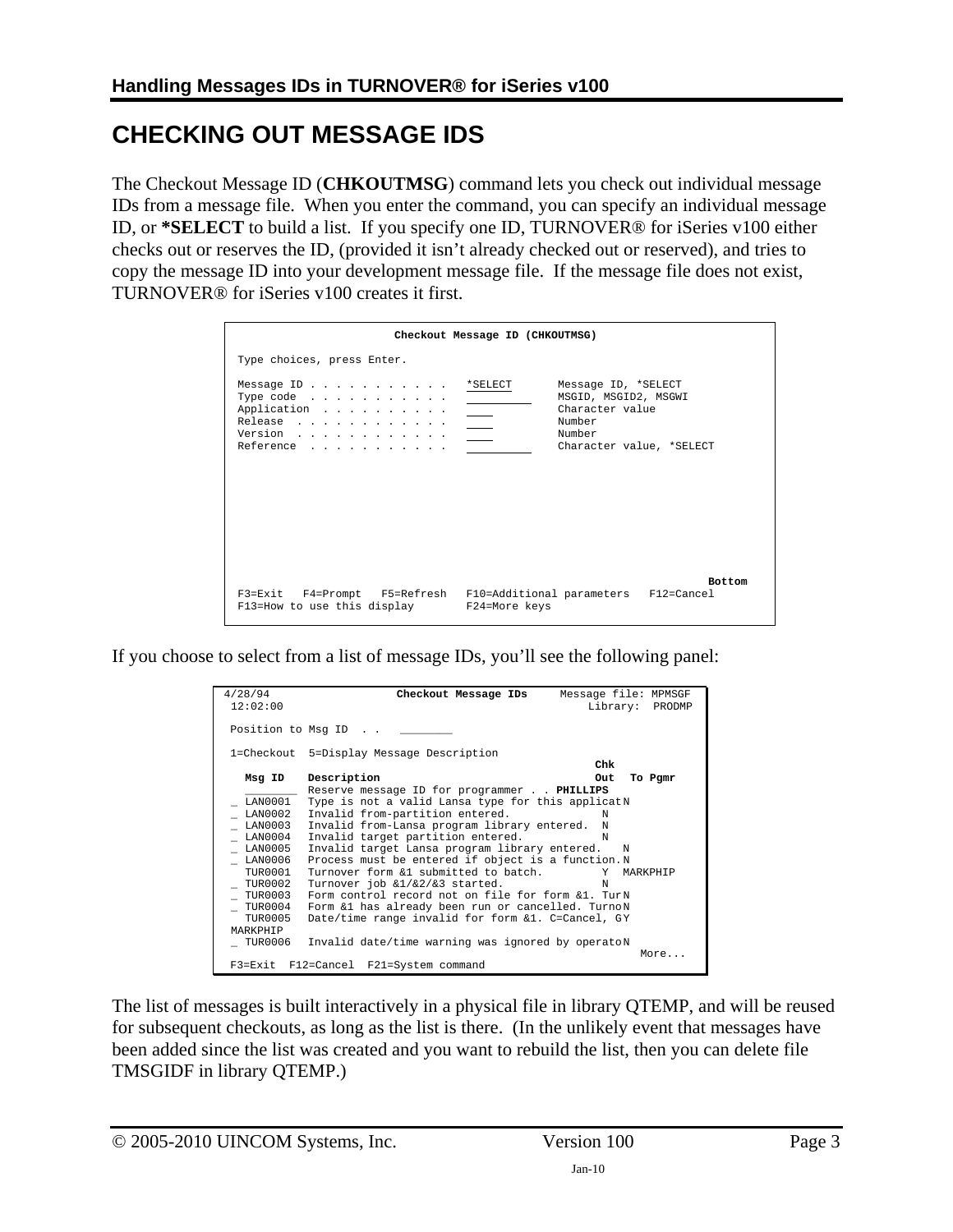To reserve a new message ID, type it on the line at the top of the list. When a programmer reserves an ID, only a checkout record is created; no message IDs are merged or created. Use the command **WRKMSGF** for this purpose.

To check out one or more IDs, select the message IDs you want to check out and press **Enter**. A checkout a record is created, and the message ID is merged<sup>[2](#page-3-0)</sup> into your development message file. At any point during the checkout, promotion, or distribution process, if a message ID is being merged into a message file that does not exist, the merge program will first create the message file.

<u>.</u>

<span id="page-3-0"></span> $2^{2}$  Note that if the message ID already exists in your message file, it will be overlaid at checkout time.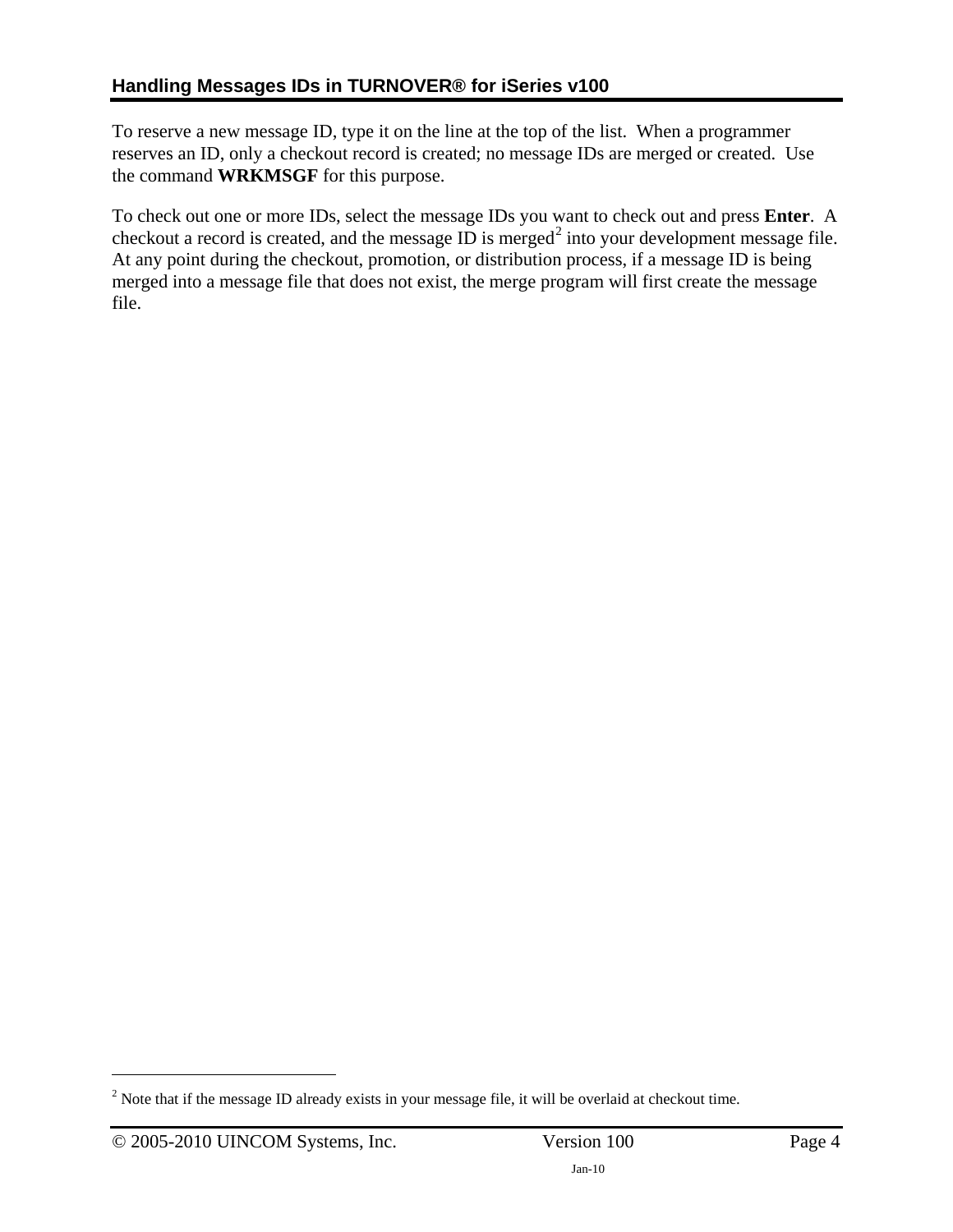### **MANAGING MESSAGE IDS ON YOUR PROGRAMMER WORKLIST**

Message ID types are fully supported by PWM. You can add a message ID type item to the worklist just as you would any other item, with the exception that you cannot use a PDM useroption because message IDs do not appear in PDM. Therefore, you must use the ADDPWLITM command, F6 on the PWM panel.<sup>[3](#page-4-0)</sup> Checkout and TURNOVER<sup>®</sup> for iSeries v100 form creation is accomplished as it is for any other object type with options **21** and **46**, either in batch or interactively. If you enter option **32** next to a message ID, it will execute the **WRKMSGD** command, positioning you in the message file to the ID you selected. If you enter option **35**, the **DSPMSGD** command will be executed.

If a message ID exists at a given level, a **Y** appears in both the source and object found columns on the worklist.

#### **Manual check-in of message IDs**

Check in manually using Checkout/Check-in option **4**. All check-in options are supported, so you can either just check-in the message ID, or check it in and remove it from the development message file.

#### **Recovery and roll-back of message IDs**

Form recovery and roll-back are handled automatically, just as they are for any other object type. If you create a recovery form, the message IDs with action codes **A** and **R** (Add and Replace) are rolled back into the test message file, just as source is rolled back for normal types.

 $\overline{a}$ 

<span id="page-4-0"></span> $3$  The source for a sample exit program that will automatically add a checked out message ID to a programmer worklist has been provided in file ACLSRC in library SOFTTURN. The member name is TOEXIT9.